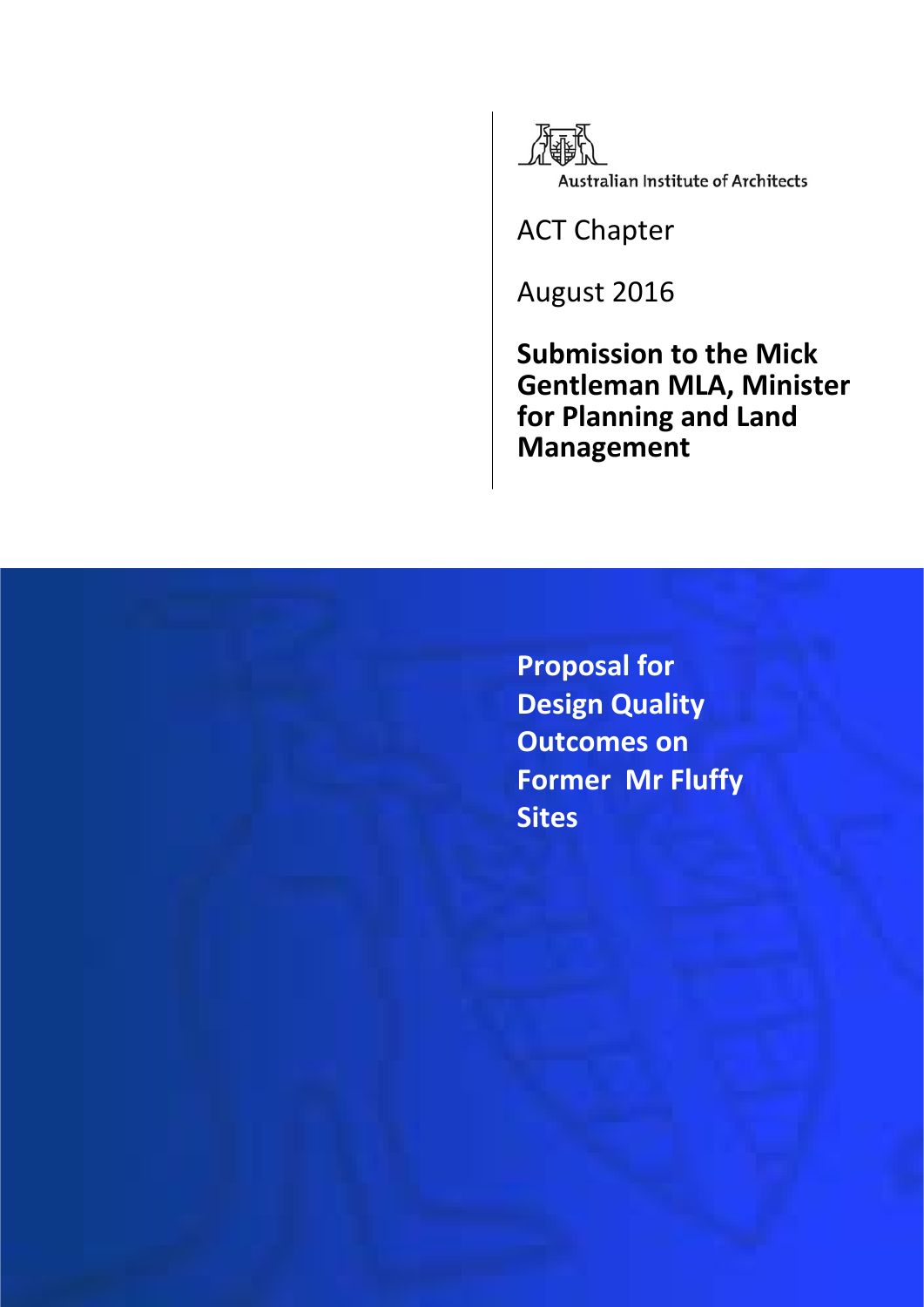### **SUBMISSION BY**

Australian Institute of Architects ABN 72 000 023 012

ACT Chapter 2a Mugga Way, Red Hill ACT 2603 PO Box 3373 Manuka ACT 2603 Telephone: 02 6121 2010 Email: leanne.hardwicke@architecture.com.au

### **PURPOSE**

- **This submission is made by the ACT Chapter of the Australian Institute of Architects** (Institute) to the ACT Government, Environment and Planning Directorate to provide comments on Draft Variation 346 Residential Solar Access Provisions
- **Comments have been prepared with the assistance of the Act Chapter Planning** Committee.
- At the time of this submission, the ACT Chapter President of the Institute is Rob Henry.
- **The ACT Chapter Manager is Leanne Hardwicke.**

#### **INFORMATION**

The Institute is the peak body for the architectural profession in Australia. It is an independent, national member organisation with around 12,000 members across Australia and overseas and represents around 350 individual architects representing small and large practices within the ACT

The Institute works to improve our built environment by promoting quality, responsible, sustainable design.

The Institute exists to enhance the cultural, environmental and economic well-being of the community by:

- advancing contemporary practice and the professional capability of members, and
- advocating the value of architecture and architects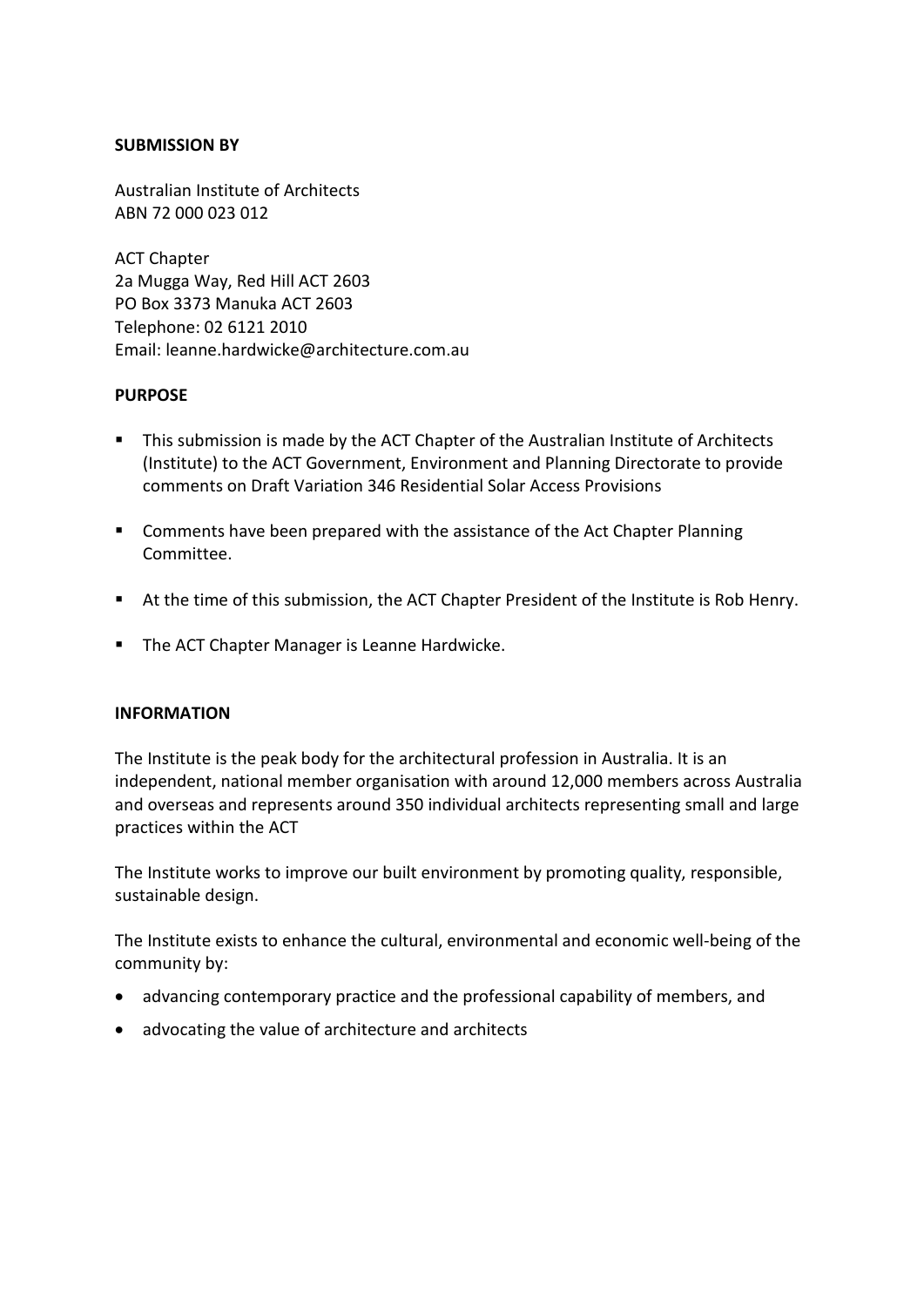## **1. INTRODUCTION**

The following proposal is made by the Australian Institute of Architects, ACT Chapter, (the Institute) on behalf of its 350 members. The Institute's members are concerned to preserve the special significance of Canberra as a high quality urban environment, but also acknowledge the need for a rational and sustainable change to the City as it continues to grow and develop.

## **2. BACKGROUND**

It is regretful that a small business plan to improve the energy performance of Canberra houses mistakenly used an insulating product that has proven to have such deadly health effects. The result now is that over 1,000 houses with residual loose asbestos (known as Mr Fluffys) in ACT are now being demolished and their blocks cleared.

The Institute proposes that out of this unfortunate result, a beneficially long-term outcome can be achieved. A growing concern for many Architects over the past years has been the failure of the ACT to fully address urban change and offer a range of alternative housing typologies for the diverse population. To constrain unsustainable urban sprawl, Canberra requires more than just the same limited housing choices. A housing choice of high quality design and construction is expected.

Planning policies for established areas in Canberra currently only offer a housing choice between the extremes of high-density apartments in and around the town centres and lowdensity of single houses on single blocks. The houses are either original, often with poor thermal performance and accessibility for aging residents, or new and very large replacements of the original. The important housing choices for meeting a broad range of demographic needs, increasing the usage of existing services and infrastructure in the suburbs, and providing more diverse and vital neighbourhoods that result from increase in density cannot be met by relying only on the existing town houses, garden flats, walk-up flats and a small number of dual occupancies and secondary residences. More of these medium density typologies need to be provided. Newer and more innovative medium density typologies, including the limitations of unit titling, should also be reviewed and explored.

# **3. MR FLUFFY BLOCKS**

The Institute understands that of the 1021 identified Mr Fluffy dwellings, about 770 are on blocks larger that 700sqm and DV 343 will apply. Not only is this a large number in itself, but also reflecting Mr Fluffy's sales processes, many are clustered together, being on the same street or section, and some 10% share a common boundary.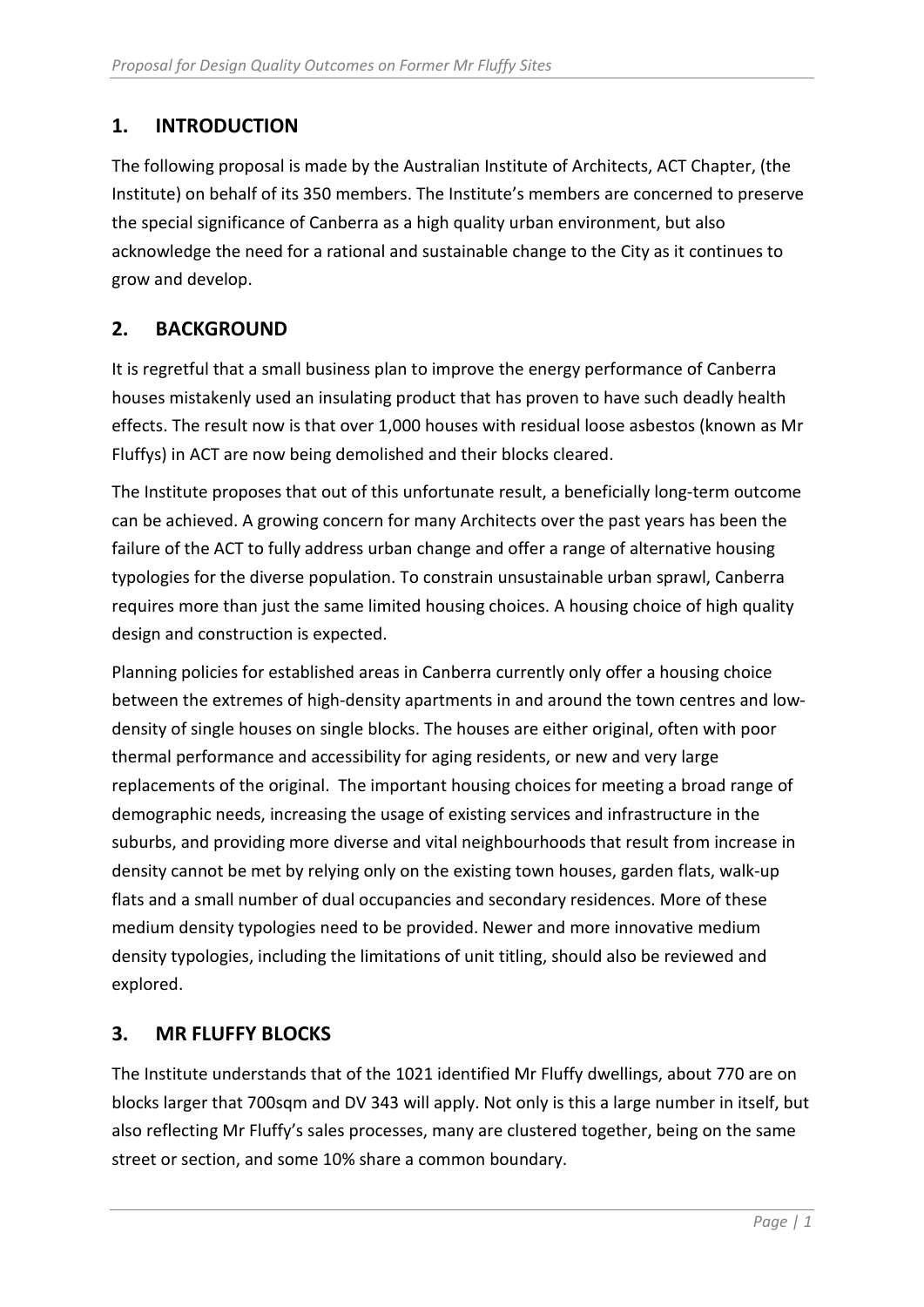As they are in established suburbs, they can be expected to have irregular boundary shapes; some have steeply sloping topography, possessing all possible solar orientations and many variable impacts from neighbouring blocks. This situation across some 56 suburbs requires sensitive, responsible and imaginative design.

The Institute also understands that many neighbours to Mr Fluffy blocks are not just concerned about the demolition process, but also about the resulting built outcome. The Institute is fully aware of the very possible negative response to new dual occupancies by many residents in Canberra. If the new dual occupancies are not of a high quality design, then future neighbour criticisms may be justified and thus further inhibit opportunities for increasing housing diversity.

There is a need to improve the acceptance and the support for dual occupancies of high quality and sensitive design. Such recognition of the benefits, for example, may even see some older neighbourhood residents deciding to buy and continue to age in place. The ability of this increasing large demographic cohort to remain and age in their existing neighbourhood, but in a new house with improved thermal performance and accessibility could be very attractive. The resulting churn of house ownership, with an enlarged and diverse residential profile, can result in a revitalisation of a suburb's facilities and services.

# **4. URBAN DESIGN OUTCOMES**

As Canberra continues to grow, it does have an opportunity to be an outstanding centre of urban and regional development that meets the needs of all its current and future citizens. The Institute believes that any city that wants to meet the challenges of inevitable urban change and minimise the unremitting urge to sprawl, with long-term sustainable infill outcomes, needs a visionary, long-term and robust planning strategy.

There are many planning and design initiatives available to the City to demonstrate its response to this challenge. An innovative response to the opportunities provided by the vacant Mr Fluffy blocks is one of these.

The Institute believes that Canberra's current planning rules, based on the premise of one (tick-a-box) control that suits all situations are too inflexible and offer very little incentive for innovative design. This constrained system has failed to deliver both the necessary number and quality of infill redevelopments for the City that needs to substantially improve its environmental footprint.

DV 343, which allows for unit titled dual occupancies to be built on many Mr Fluffy blocks, recognises dual occupancies as a sensible and benign way of responding to the natural demographic changes in Canberra's suburbs while retaining a low to low-medium scale of building.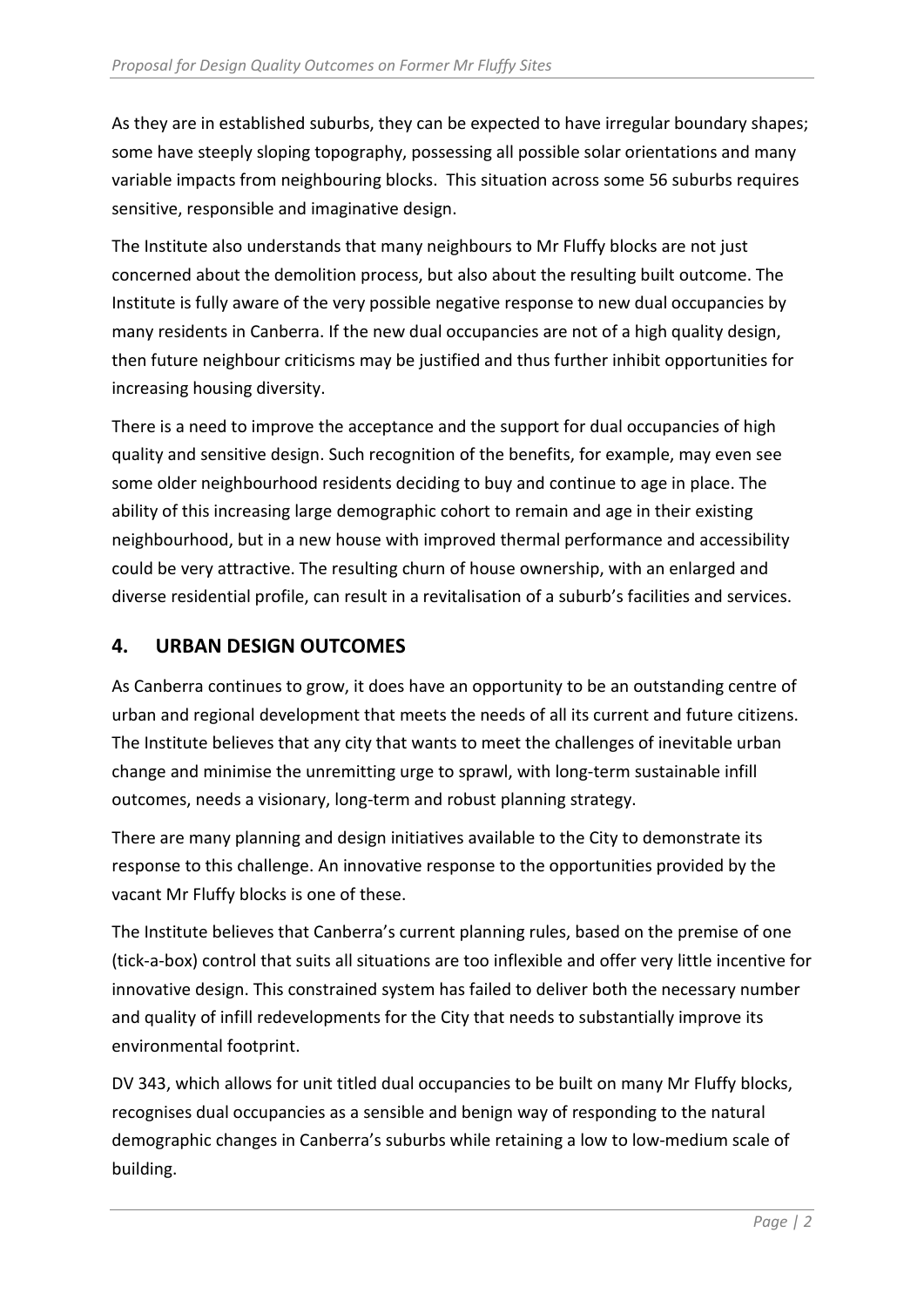However, the history of dual occupancies in Canberra as an innovative policy since the policy's introduction in 1980s has unfortunately been of concern to a number of vociferous residents. Unfortunately, a number of the delivered projects have been of poor quality design and have also been insensitively presented to the neighbours. As a result, the provisions of dual occupancies have been regularly and regressively weakened, to a point of near extinction.

Therefore, to re-introduce such a controversially perceived impact on these parts of a neighbourhood without a sensitive and responsible design approach, could result in a very disappointing design outcome, undesirable and inappropriate streetscape character, a degraded urban environment, and again see political objections to further dual occupancy. The opportunity for a longer-term beneficial infill will be lost to neighbourhood complaints.

The Institute believes that more expansive planning policies, which recognise the need for developing demographic diversity and offering housing choice, will offer a more sustainable and liveable future for Canberra.

## **5 PROPOSALS FOR QUALITY DESIGN OUTCOMES**

The Institute and its members have a proud and long-term record of promoting quality design and supporting residents to better understand and achieve quality design outcomes The application of high quality design processes and outcomes can gain more community

acceptance of urban change, so the Institute puts forward two proposals for consideration. The Institute envisages that the two suggestions are not an either/or, but could both be actioned.

## *A Advisory Service*

In past years, the Institute has successfully delivered a number of community focused programmes, which have provided no-charge architectural advice to property owners by volunteer members. These broadly focused programmes have enabled the recipients to confidently proceed with their housing aspirations and to be better informed when selecting a designer and builder.

The programmes have included "Talk to an Architect", Bushfire Recovery advisory service and Schools Holiday Programs.

Architects with an experience and knowledge of small-scale infill housing are the most suitably qualified to deliver such an advisory service. Those being offered such advice could include either the owners of Mr Fluffy blocks or the neighbours to Mr Fluffy blocks.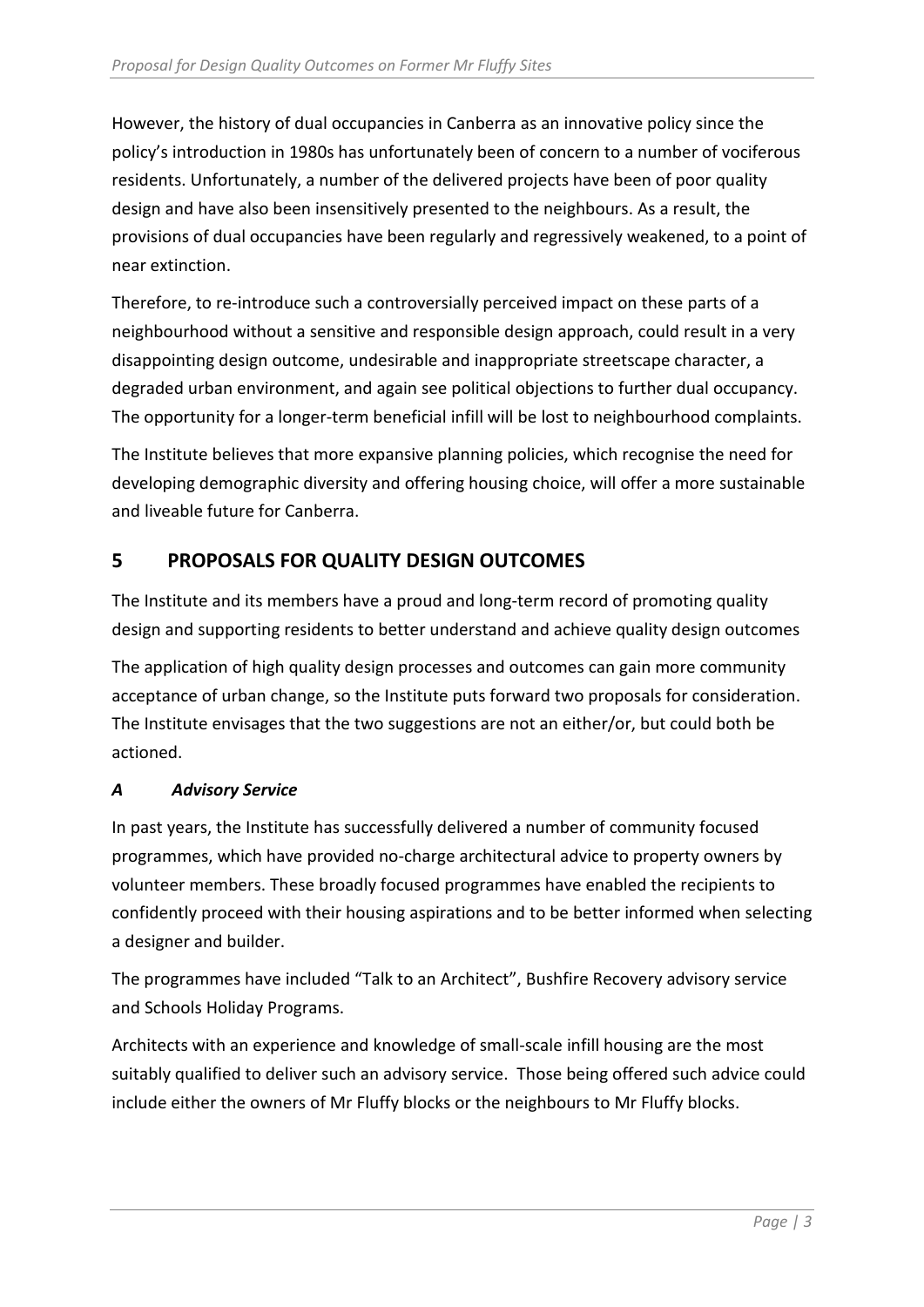There are a number of methods of providing the professional assistance. It could be via a meeting and lecture format to a number of concerned property owners, or a display and chat format at local centres. This more generalist approach could be supported by individual or small and specific neighbourhood conversations that can answer more particular location questions and deliver more unique advice.

It is expected that a number of the issues affecting property owners and neighbours would relate to the requirements of relevant planning policies. Therefore, members of E.P.D. would be invited to attend any such gatherings. To support innovative design outcomes, more performance based objectives and flexible interpretations of planning policies would be encouraged.

## *B Master Planning*

High quality design responds to and reflects specific site and surrounding conditions. It involves the thorough analysis of the sites, addressing such opportunities and constraints as solar access, overshadowing from neighbouring properties, opinions of affected neighbours and topographical features. Concept and preliminary level sketch plans can be then confidently prepared. The process will then result in an acceptable master and/or precinct plan that can be applied as a development control to the amended lease for sale.

Architects with an experience and knowledge of small-scale infill housing are the most suitably qualified to deliver this initial planning stage. The Institute believes that the engagement of such qualified consultants by ACT Government would notably improve the value of the land sale, and thus further defray the cost of the Mr Fluffy buyback programme.

A design process that involves early neighbour consultation, could also allow the introduction of design concepts currently restricted by the Territory Plan.

In late 2014 the Institute, with support from ACT Government, ran a design housing competition, called New Experimental Architectural Typologies (NEAT). It was an opportunity for the many submitting Architects to successfully demonstrate a range of compact housing types suitable for infill sites that were not constrained by current planning controls. Many of the highly regarded proposals challenged car parking numbers, setbacks, plot ratios and the number and definition of storeys.

Other issues that could be addressed include the following:

a) Explore the opportunities available from the application and innovative interpretations of existing policies such as dual occupancies, secondary residences, and supportive housing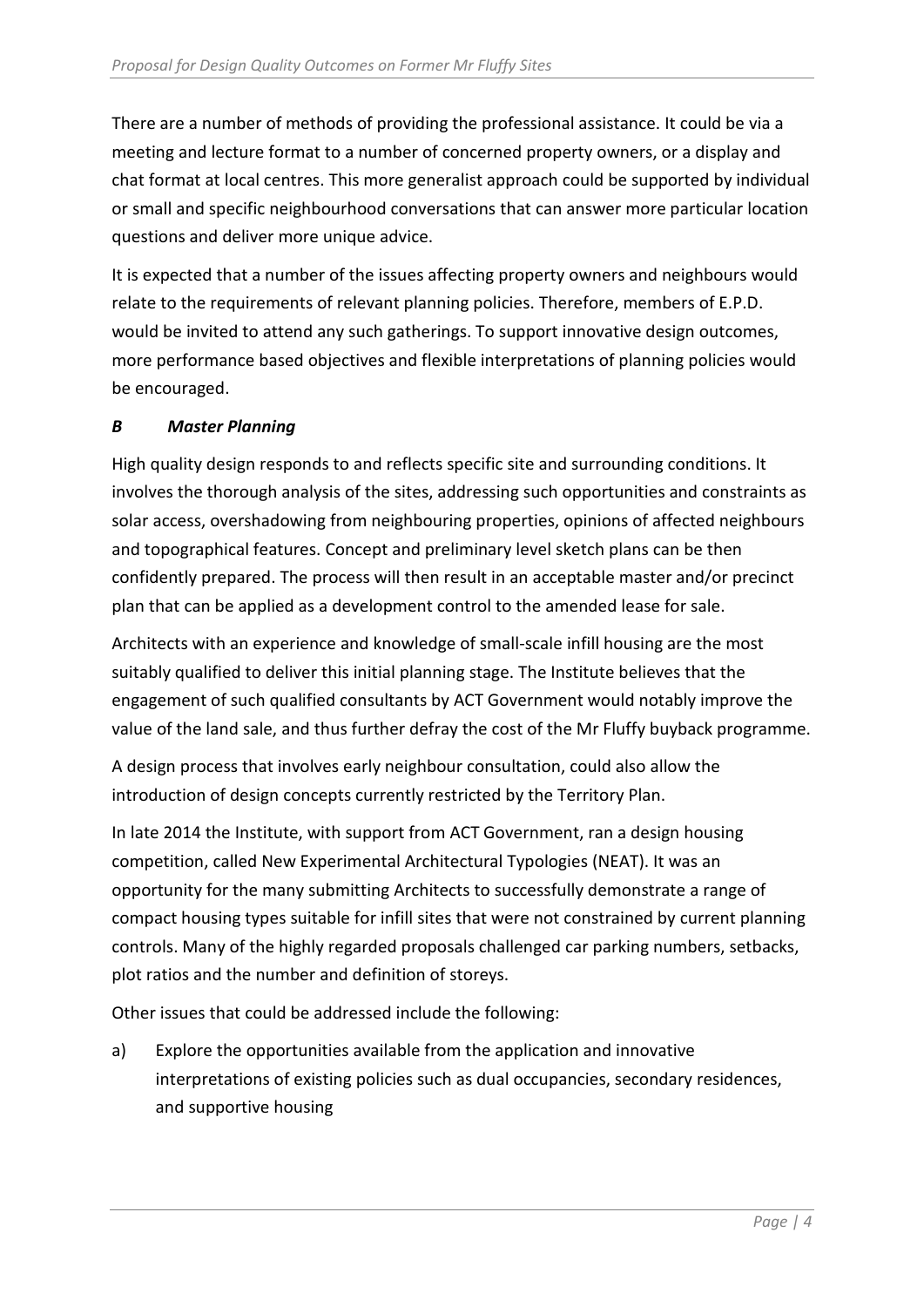b) Delivery of a discursive design process that involves early neighbour consultation, which could lead to support for the introduction of design concepts currently restricted or compromised by the Territory Plan.

This approach may be able to address block amalgamations, even including blocks not being surrendered. As a result, small neighbourhood redevelopments and community housing schemes maybe possible to arrange and deliver.

Alternative housing typologies and designs could also be considered. These may include duplex and courtyard forms.

c) Plot ratio anomalies

Firstly, the application of a maximum 35% on the minimum 700sqm block where the two new dwellings cannot face the public road will result in a total production of only 245sqm of building area. Applying only single car accommodation and some secure storage space (say 22.5sqm) for each of the dwelling, the habitable living space for each dwelling will be reduced to a maximum of only 100.0 sqm. In the Australian suburban environment, the average new house size is in the order of 250 sqm. This is a very large contrast to the size produced by the 35% plot ratio.

The application of a 50% plot ratio to blocks where the two new dwellings can face the public road will be restricted to corner block and blocks sufficiently wide enough to comfortably allow two dwellings and their car provisions to be accommodated.

This small dwelling size cannot be regarded to meet all current market expectations. Besides, it is already available with the recently introduced Second Residence policy that allows a maximum 90 sqm habitable area for a new dwelling on an established block.

DV343 is to be applied to only suburban RZ1 areas in the middle ring suburbs of Canberra, not the more varied and cosmopolitan inner suburbs of higher value, where demand for smaller dwellings is more likely. Such a large number of "micro" dwellings entering the suburban market are unlikely to address the varied range of alterative dwelling types sought for and required. The Institute believes that DV343 should offer to support and encourage a diversity of demographic cohorts to live in small- scale infill redevelopments. The application of this restricted choice in the market is also likely to adversely affect the expected return to Government.

Secondly, the mandatory rule is discriminatory. On a non-Mr Fluffy block in an established RZ1 area, as an immediate neighbour to a surrendered block, a knocked down and rebuilt residence or an alteration and addition to the existing residence could both be built to a 50% plot ratio.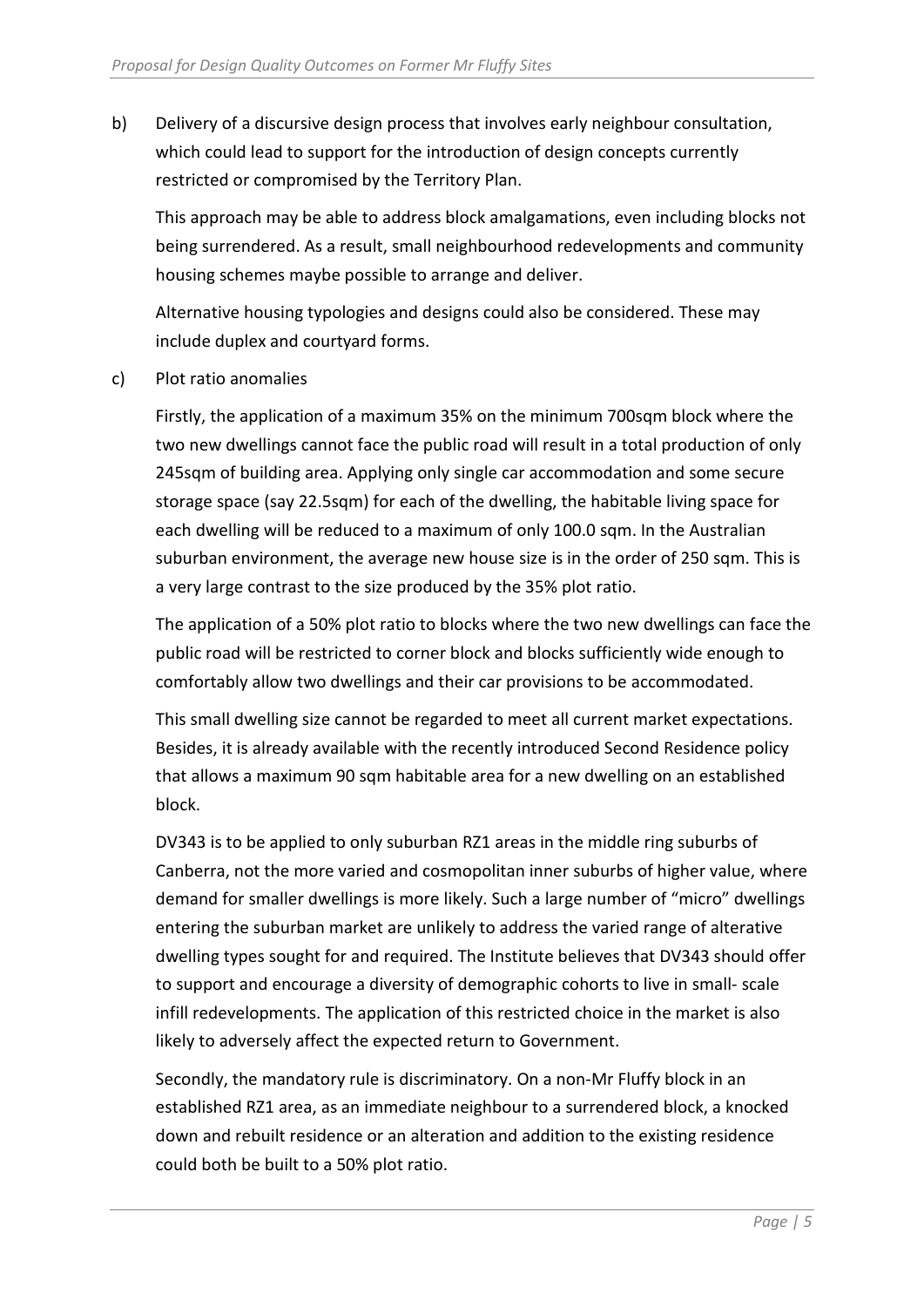A new stand-alone block of 350 to 400 sqm in a greenfield development can have a dwelling designed to a maximum 50% plot ratio. The principle of ensuring a best return on land values should equally apply to both greenfield and established areas.

### d) Solar Fence

The Government has been made well aware of the adverse impacts of the solar fence provisions in the residential planning code. The Institute believes that the application of these provisions to any dual occupancy developments on existing suburban blocks in the established areas of Canberra will very likely result in new housing of low amenity and in extremely unattractive streetscapes. Therefore, the application of such provisions could be reconsidered.

### d) Basements and Attics

To broaden the household typologies allowable with these new houses, the restriction on basements and attics should be deleted. The Institute believes that the greatest impact on the existing neighbourhood will not come from the additional car traffic and parking requirements, which will be minor, but will be in the scale and bulk of the new dwellings. With the application of a maximum plot ratio, minimum setbacks and maximum height controls to address the bulk and scale issues, the restriction on basements and attics is completely unnecessary. The application of such restrictive rules only detracts from housing choice. Contemporary and innovative designs should be encouraged as part of a refreshing policy reversal.

#### e) Single storey

This control may be reasonable in a neighbourhood of predominantly single storey houses on "flat" blocks, but where neighbours on steeply sloping blocks are double storey, the single storey new dual occupancy will be readily identified and stigmatised.

The Institute believes that this discriminatory and restrictive control should be deleted.

### e) Appeal rights

The successful deletion of appeal rights for single residence redevelopments demonstrates that they are also unnecessary for such low scale redevelopments as dual occupancies. If Mr Fluffy blocks are approached with sound precinct and master planning that involves the immediate neighbours in an early consultative design process, the need for costly, uncertain and delaying appeal rights is un-necessary.